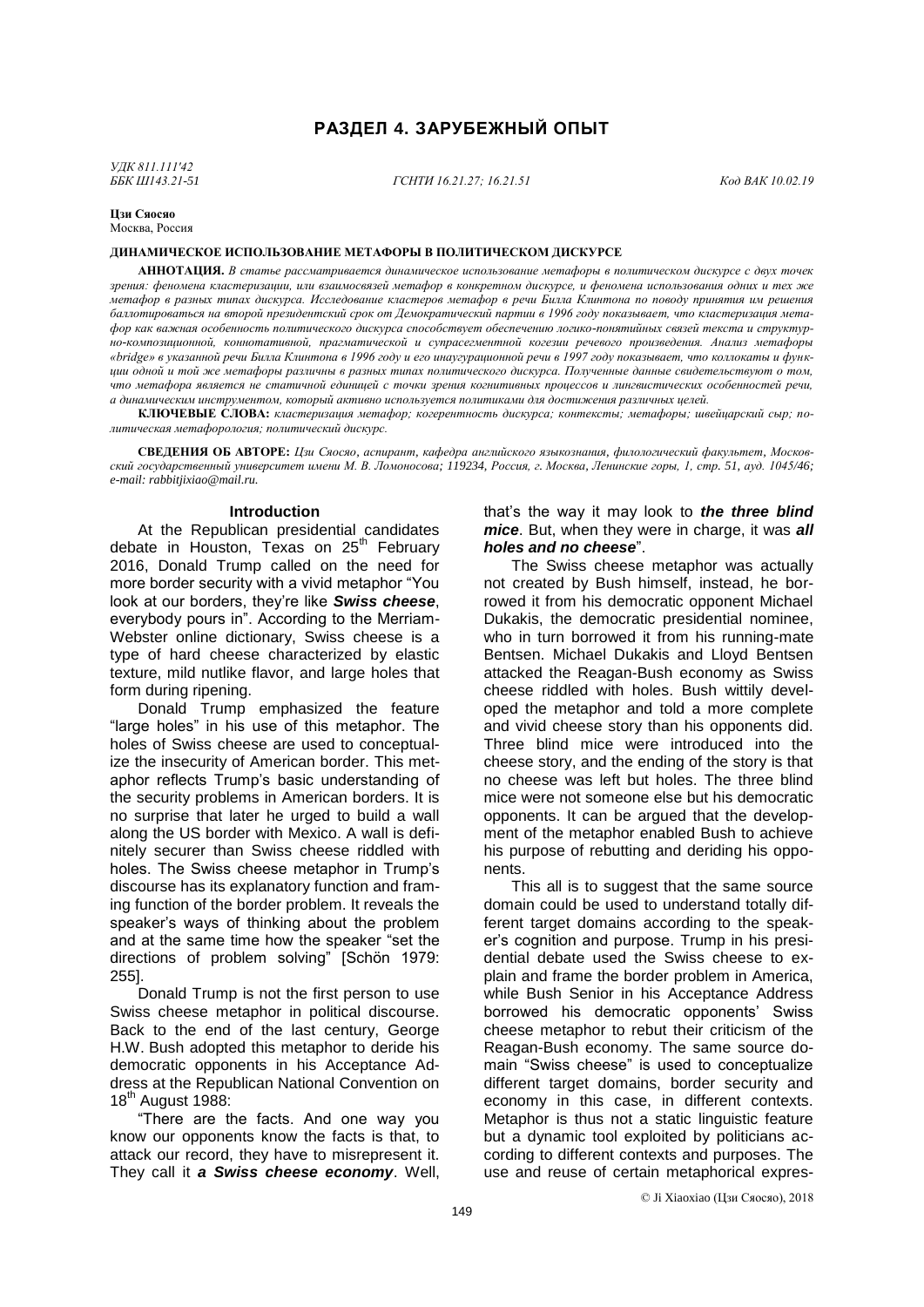sions in different genres and registers communicate new meanings and serve new functions [Semino & Deignan & Littlemore 2013].

Metaphor functions in its context. The interpretation of metaphor should take into consideration how metaphor is used within a discourse and in different contexts. The varied contexts affect how metaphors are produced and interpreted. Even the so-called "dead" metaphor may "come to life" when its context is changed [Гаврилов, Зарипов & Романов 2017: 92].

In this paper, we will explore the dynamic use of metaphor from two aspects: intradiscursive use of metaphor and interdiscursive use of metaphor. The intradiscursive use of metaphor refers to how metaphors are used within a discourse, including how the same or different metaphors are connected within a discourse and crowd together to form metaphor clusters. The interdiscursive use of metaphor refers to how the same metaphors are used within different contexts.

## **1. Metaphor clustering as a prominent feature in political discourse**

In discussing the relationships between metaphors, a few questions may arise. How are metaphors, same or different in form and/or content, related to each other within a discourse or within different types of discourse? Do metaphors reinforce or attenuate each other within a discourse? Do metaphors change their meanings and grow in force when they are used across different types of discourse? The first question has already been widely discussed by scholars from different aspects, yielding some insightful findings.

Jamieson analyzed metaphor use in the rhetoric of a Pope and a politician and found that the recurrent patterns of metaphoric networks in the surface language do reflect deeper rhetorical consistencies and the appearance of clusters of related metaphors made the speaker's rhetoric significant [Jamieson 1980].

Baranov's notion "metaphor constellation" [2014] focuses on the relationship between similar metaphors, i.e. , the totality of metaphoric models that are interrelated in terms of approximation in profiling certain properties of the source domain and the target domain.

More recently, a relevant systematic studies of the distribution of metaphor within a discourse have been done in different contexts, e.g., college lectures, Baptist sermons, conciliation conversations, business media discourse [Cameron & Stelma 2004; Cameron & Low 2004; Koller 2003; Corts & Meyer 2002; Corts & Meyer 1999]. It is found that the crowding of metaphors within a discourse contributes to both the structure and purpose of the discourse.

Metaphor clustering within a discourse concerns the distribution of metaphors. In this sense, there are two types of metaphor clustering. "The first one refers to the phenomenon that different kinds of metaphors occur together in adjacent metaphorical sentences. Within this clustering, three additional phenomena may occur: the phenomenon that a target domain is metaphorically understood in terms of different source domains, the phenomenon that a source domain is used to understand different target domains, or the phenomenon that different source domains are used to understand different target domains. The second type refers to the phenomenon that one metaphor is repeated several times in consecutive metaphorical sentences [Mukhortov & Ji 2018 in press].

The crowding of metaphors may form a relative complete cognitive scenario, in which metaphors are combined to elaborate certain topics of the discourse. The cognitive scenarios "reflect the speaker or writer's deliberate or subconscious focus in a discourse and are usually closely related to the important topics of the discourse" [Mukhortov & Ji 2018 in press].

In this section we seek to explore how metaphors are related to each other within a discourse, specifically, the phenomenon of metaphor clustering in political discourse. Take an instance of metaphor clustering in Bill Clinton's Acceptance Address in 1996.

(1) *Let us commit ourselves this night to rise up and build the bridge we know we ought to build all the way to the 21st century. Let us have faith, American faith that we are not leaving our greatness behind. We're going to carry it right on with us into that new century, a century of new challenge and unlimited promise. Let us, in short, do the work that is before us, so that when our time here is over, we will all watch the sun go down, as we all must, and say truly, we have prepared our children for the dawn.* (August 29, 1996)

In example (1), several metaphors such as bridge metaphor, journey metaphor, and sunset and dawn metaphor are crowed together in one paragraph to create a cognitive scenario that presents the audience with a picture of men building bridges, walking forward, and facing the unavoidable destiny of everyone — death. This picture is about devotion, sacrifice and hope.

The bridge metaphor that appears in this address about twenty times is a dominant model [Чудинов 2003: 113] that binds other metaphors and contributes to the structural coherence of the address. The bridge metaphor is used by the speaker to describe his solutions to the challenges and problems that may happen during the journey. It is common in political discourse that the development of a country is un-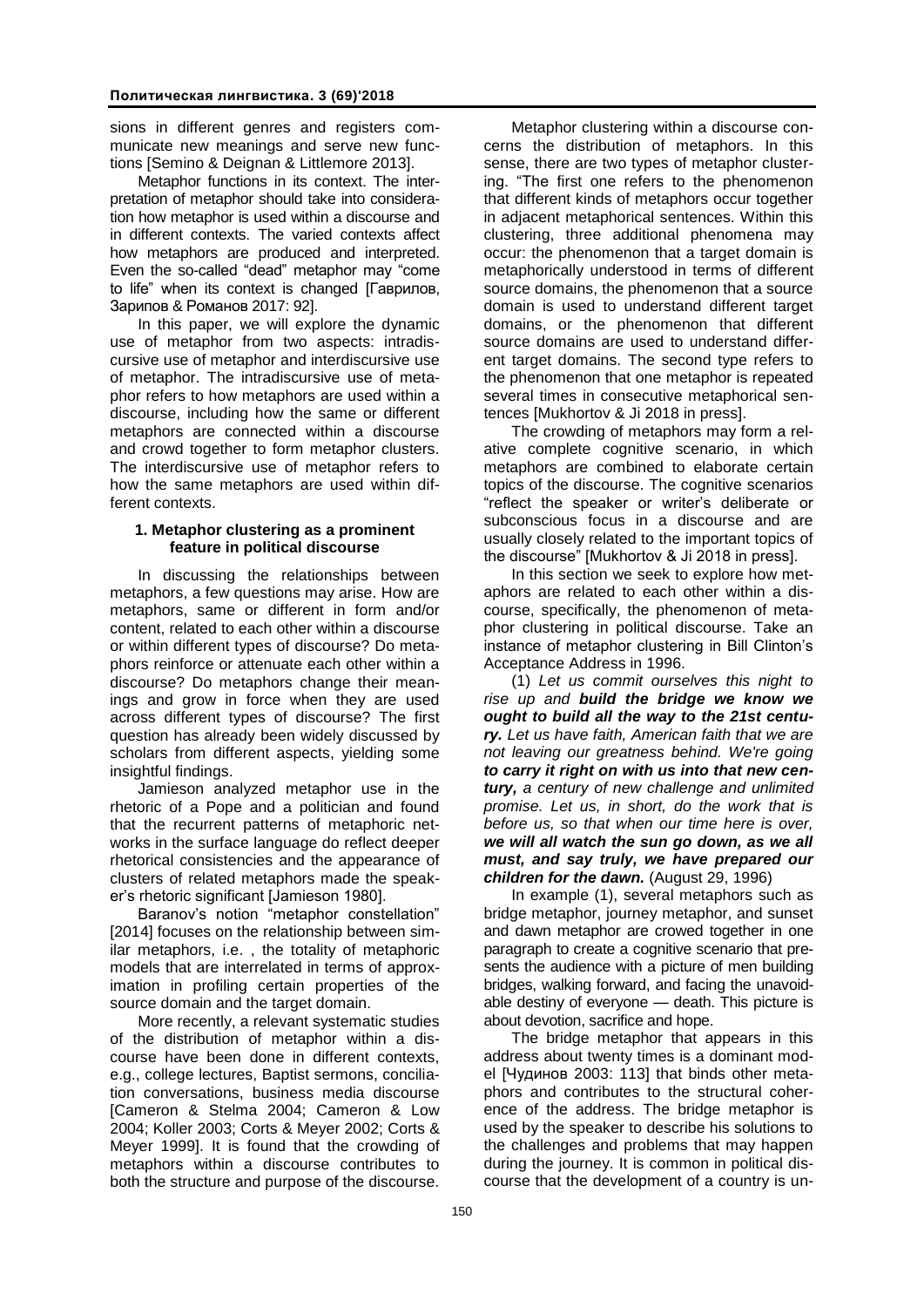derstood in terms of journey. A bridge can carry a pathway or roadway over a depression or obstacle. Thus, it helps travellers to continue their journey when they meet these obstacles.

The sunset and dawn metaphor refers to the end for one generation and the beginning for another. The speaker calls on everyone to fulfill their duties and leave a better world for the next generation.

The analysis of the instance of metaphor clustering reveals that this metaphor cluster is topically related, describing one of the main topics of the Acceptance Address: the promise for bright future. Besides, the metaphor cluster is formed based on one dominant metaphor bridge metaphor, which binds other metaphors to make a coherent metaphor system in the discourse.

Metaphor clustering as a dynamic linguistic and cognitive tool in political discourse deserves further attention and exploration. It attempts to answer the question about how metaphors are dynamically related to each other within a discourse. The crowding of metaphors within a discourse is not a random and meaningless phenomenon but instead may reflect some deep relationships between these metaphors and the speaker's deliberate or subconscious organization of his temporary mental metaphorical reality.

### **2. The use of the same metaphor in different contexts**

As was stated before, metaphor is a linguistic and cognitive tool that can be dynamically used in different discourse contexts and for different purposes. The same or similar metaphorical expressions may function differently even within the same discourse [Cameron & Low 2004; Cameron 2011], let alone across different types of discourse. In this section, we will mainly focus on the use and reuse of the same or similar metaphor in different contexts, or more specifically, different genres and registers.

Different genres and registers account for different linguistic and discursive patterns, including patterns of metaphor use. In different contexts, the same metaphor may be varied in its use and functions. Let us take bridge metaphor in Bill Clinton's rhetoric for example. We will analyze bridge metaphor in his Acceptance Address, i.e., the address accepting the presidential nomination at the Democratic National Convention on  $29<sup>th</sup>$  August 1996 and his second inaugural address on 20<sup>th</sup> January 1997.

On the basis of register and genre theory [Halliday 1985: 12; Eggins & Martin 1997; Martin & Rose 2008], we shall discuss the differences between the two addresses from the following aspects: what is happening (field); who is taking part (tenor); what part language is playing (mode); and what purposes they fulfill (purpose).

First, the inaugural address is the speech given by a newly sworn-in president during the inauguration ceremony to mark the beginning of a new four-year term. The inauguration ceremony takes place for each new presidential term and has taken place on January 20 regularly. The presidential Acceptance Address is made by the presidential nominee on the final day of the United States presidential nominating convention that is held every four years by most of the political parties in order to select their nominees for the upcoming U.S. presidential election. The Democratic National Convention and the Republican National Convention are the two major parties' quadrennial events.

Second, the inaugural address is made by newly sworn-in presidents to the attendees of the inauguration ceremony and to televised audiences all over the world. The Acceptance Address is given by a presidential nominee to the immediate partisan audiences and larger televised audiences. The halls of the convention are usually filled with many party loyalists.

Third, the similarity between the two types of addresses is that both addresses are given in spoken form. Besides, it is well-known that formal political speech like inaugurals and acceptances are usually written in advance. They are not spontaneous discourse, instead, they are prepared with the help of professional speechwriters.

Fourth, the two types of addresses fulfill different purposes. The inaugural address usually presents the president's vision of America, his or her agendas and goals for the nation, and his or her intention of unifying the two parties after a severe campaign. The Acceptance Address, as the highlight of the convention, is made "to unify the party, rally the troops, and set the issue agenda for the general campaign" [Benoit 2001: 70]. According to Holbrook [1996, cit. in Benoit 2001], the address is also "the highpoint of a very important component of the campaign process, for approximately 25% of the electorate decides how to vote during the party nominating conventions".

From the above comparisons, the two addresses are quite different in many aspects. Now, see how the bridge metaphor was used in Bill Clinton's Acceptance Address.

This address was made on 29<sup>th</sup> August 1996 at the Democratic National Convention in Chicago. Bill Clinton used the bridge metaphor frequently in almost twenty paragraphs in the address, relating his bridge metaphor to a variety of topics.

(1) *Now, here's the main idea. I love and revere the rich and proud history of America,*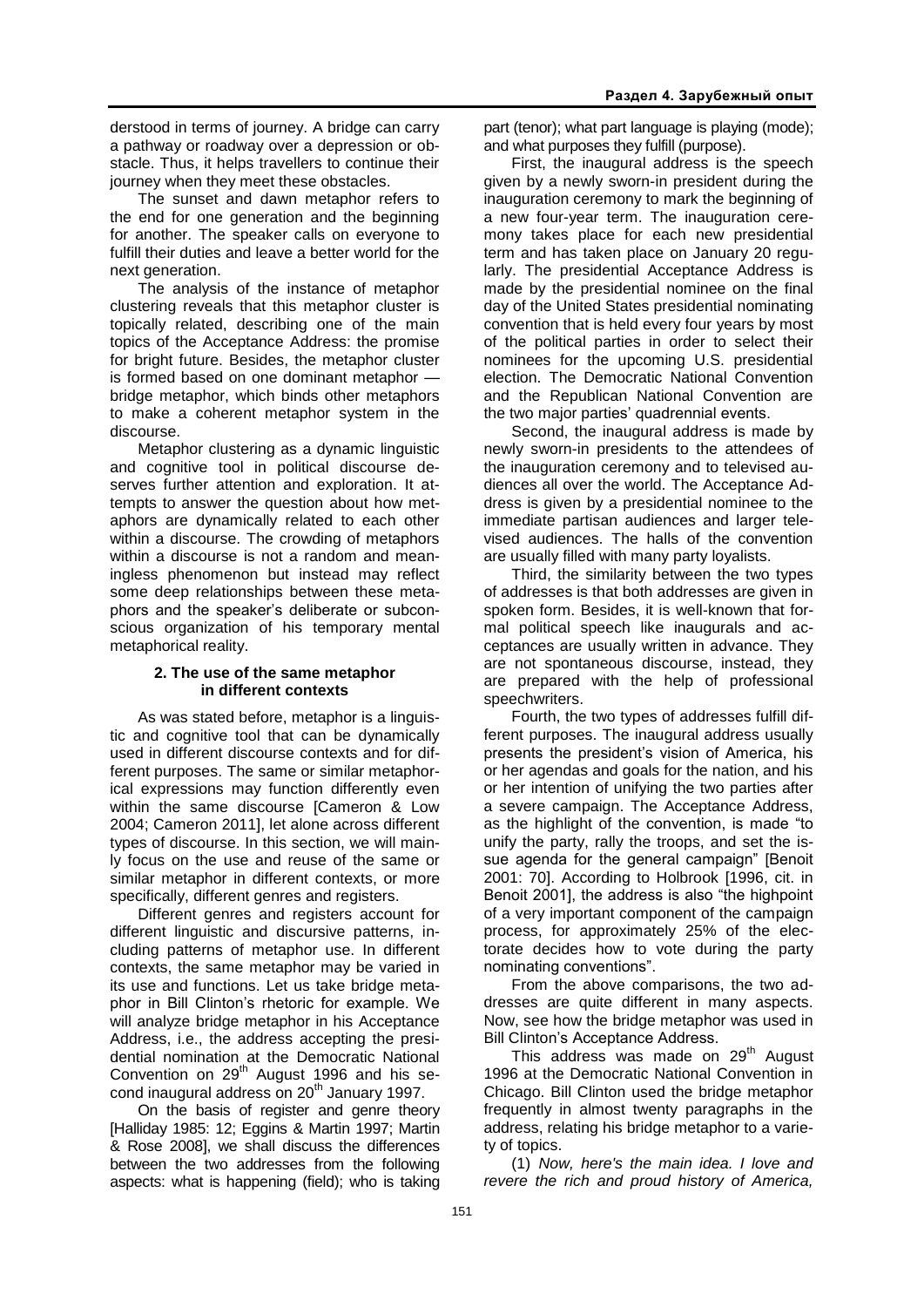*and I am determined to take our best traditions into the future. But with all respect, we do not need to build a bridge to the past; we need to build a bridge to the future. And that is what I commit to you to do.* (August 29, 1996)

(2) *So tonight, tonight let us resolve to build that bridge to the 21st century, to meet our challenges and protect our values. Let us build a bridge to help our parents raise their children, to help young people and adults to get the education and training they need, to make our streets safer, to help Americans succeed at home and at work, to break the cycle of poverty and dependence, to protect our environment for generations to come, and to maintain our world leadership for peace and freedom. Let us resolve to build that bridge.* (August 29, 1996)

(3) *Tonight, my fellow Americans, I ask all of our fellow citizens to join me and to join you in building that bridge to the 21st century. Four years from now, just 4 years from now think of it—we begin a new century, full of enormous possibilities. We have to give the American people the tools they need to make the most of their God-given potential. We must make the basic bargain of opportunity and responsibility available to all Americans, not just a few. That is the promise of the Democratic Party. That is the promise of America*. (August 29, 1996)

(4) *I want to build a bridge to the 21st century in which we expand opportunity through education, where computers are as much a part of the classroom as blackboards, where highly trained teachers demand peak performance from our students, where every 8 year-old can point to a book and say, "I can read it myself."* ( August 29, 1996)

(5) *Now, folks, if we do these things, every 8year-old will be able to read, every 12-yearold will be able to log in on the Internet, every 18 year-old will be able to go to college, and all Americans will have the knowledge they need to cross that bridge to the 21st century.* (August 29, 1996)

(6) *I want to build a bridge to the 21st century in which we create a strong and growing economy to preserve the legacy of opportunity for the next generation, by balancing our budget in a way that protects our values and ensuring that every family will be able to own and protect the value of their most important asset, their home*. ( August 29, 1996)

(7) *Do we want to weaken our bridge to the 21st century?* ( August 29, 1996)

(8) *I want to build a bridge to the 21st century that ends the permanent under class, that lifts up the poor and ends their isolation, their exile*. ( August 29, 1996)

(9) *I want to build a bridge to the 21st century where our children are not killing other* 

*children anymore, where children's lives are not shattered by violence at home or in the schoolyard, where a generation of young people are not left to raise themselves on the streets*. (August 29, 1996)

(10) *There is more we will do. We should say to parolees: We will test you for drugs; if you go back on them, we will send you back to jail. We will say to gangs: We will break you with the same antiracketeering law we used to put mob bosses in jail. You're not going to kill our kids anymore or turn them into murderers before they're teenagers. My fellow Americans, if we're going to build that bridge to the 21st century we have to make our children free, free of the vise grip of guns and gangs and drugs, free to build lives of hope.* (August 29, 1996)

(11) *I want to build a bridge to the 21st century with a strong American community, beginning with strong families, an America where all children are cherished and protected from destructive forces, where parents can succeed at home and at work.* (August 29, 1996)

(12) *I want to build a bridge to the 21st century with a clean and safe environment*. (August 29, 1996)

(13) *We should make it easier for families to find out about toxic chemicals in their neighborhoods so they can do more to protect their own children. These are the things that we must do to build that bridge to the 21st century.* (August 29, 1996)

(14) *My fellow Americans, I want to build a bridge to the 21st century that makes sure we are still the nation with the world's strongest defense, that our foreign policy still advances the values of our American community in the community of nations. Our bridge to the future must include bridges to other nations, because we remain the world's indispensable nation to advance prosperity, peace, and freedom and to keep our own children safe from the dangers of terror and weapons of mass destruction*. (August 29, 1996)

(15) *My fellow Americans, let me say one last time, we can only build our bridge to the 21st century if we build it together and if we're willing to walk arm in arm across that bridge together. I have spent so much of your time that you gave me these last 4 years to be your President worrying about the problems of Bosnia, the Middle East, Northern Ireland, Rwanda, Burundi. What do these places have in common? People are killing each other and butchering children because they are different from one another. They share the same piece of land, but they are different from one another. They hate their race, their tribe, their ethnic group, their religion*. (August 29, 1996)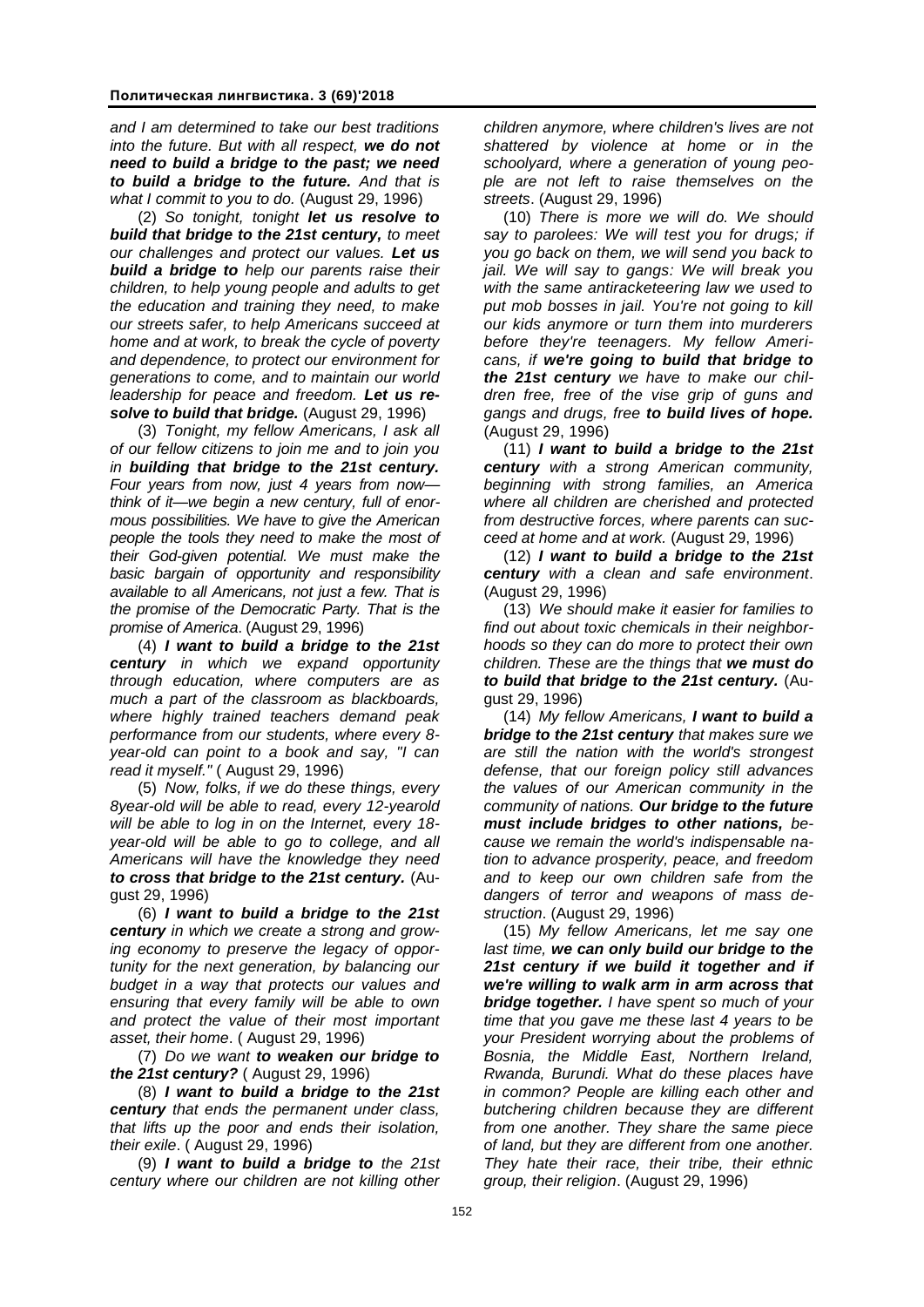(16) *Look around this hall tonight—and to our fellow Americans watching on television, you look around this hall tonight—there is every conceivable difference here among the people who are gathered. If we want to build that bridge to the 21st century we have to be willing to say loud and clear: If you believe in the values of the Constitution, the Bill of Rights, the Declaration of Independence, if you're willing to work hard and play by the rules, you are part of our family and we're proud to be with you. [Applause] You cheer now, because you know this is true. You know this is true. When you walk out of this hall, think about it. Live by it*. (August 29, 1996)

(17) *So look around here, look around here: Old or young, healthy as a horse or a person with a disability that hasn't kept you down, man or woman, Native American, native born, immigrant, straight or gay, whatever, the test ought to be, I believe in the Constitution, the Bill of Rights, and the Declaration of Independence; I believe in religious liberty; I believe in freedom of speech; I believe in working hard and playing by the rules; I'm showing up for work tomorrow; I'm building that bridge to the 21st century. That ought to be the test*. (August 29, 1996)

(18) *My fellow Americans, 68 nights from tonight the American people will face once again a critical moment of decision. We're going to choose the last President of the 20th century and the first President of the 21st century. But the real choice is not that. The real choice is whether we will build a bridge to the future or a bridge to the past, about whether we believe our best days are still out there or our best days are behind us, about whether we want a country of people all working together or one where you're on your own*. (August 29, 1996)

(19) *Let us commit ourselves this night to rise up and build the bridge we know we ought to build all the way to the 21st century. Let us have faith, American faith that we are not leaving our greatness behind. We're going to carry it right on with us into that new century, a century of new challenge and unlimited promise. Let us, in short, do the work that is before us, so that when our time here is over, we will all watch the sun go down, as we all must, and say truly, we have prepared our children for the dawn*. (August 29, 1996)

The first time he used bridge metaphor in the address is in example (1). Clinton's declaration of being a bridge to the future is juxtaposed with one of his opponent, Dole's offer to be a bridge to the past [Benoit 2001: 75]. Dole in his Acceptance Address on 15<sup>th</sup> August 1996 declared that "Age has its advantages. *Let me be the bridge to* an America that only the unknowing call myth. *Let me be the bridge to* a time of tranquility, faith, and confidence in action. To those who say it was never so, that America has not been better, I say, you're wrong, and I know, because I was there. I have seen it. I remember."

Clinton's claim of building a "bridge to the future" thus rejected what Dole proposed to be "bridge to the past". In this sense, Clinton used the bridge metaphor to favorably frame himself and unfavorably interpret Dole[Benoit 2001:70]. The bridge metaphor in this instance served as a covert tool used by Clinton to attack his opponent, as well as in instance (18). When he said "The real choice is whether *we will build a bridge to the future or a bridge to the past,* about whether we believe our best days are still out there or our best days are behind us, about whether we want a country of people all working together or one where you're on your own", he provided voters with two different perspectives that he and his opponent could offer. The distributions of instance (1) and (18) in the address reveals that Clinton began and ended his use of the bridge metaphor both in comparing his bridge to the future and his opponent's bridge to the past and in rejecting his opponent's claims.

The bridge metaphor in other instances was used to interpret his agendas for education (instances 2, 4, 5), poverty (instance 8), crime and juvenile crime (instances 9, 10), community (instance 11), environment (instances 12, 13), foreign affairs (instance 14), nation unity (instances15, 16). Instance 13 is for an appeal for the unity of the whole country. Instance 7 was used by Clinton to interact with his audiences.

We can see that Bill Clinton used bridge metaphor not only to interpret his agendas for the upcoming presidential campaign, but also to reject his opponent's claims and thus attack him. Clinton's use of the bridge metaphor effectively functioned as "frames for favorably interpreting himself and his agenda, as well as for unfavorably interpreting Dole and his agenda" [Benoit 2001: 70]. The interpreting function and an attacking function of the bridge metaphor is consistent to the nature and purposes of the Acceptance Address, which is to set agendas, to rally the troops, to boost morale, and to prepare to attack opponents in order to win the campaign.

In his presidential inaugural, in terms of the frequency of bridge metaphor, Bill Clinton used it only once at the end of the address:

(1) *And so, my fellow Americans, we must be strong, for there is much to dare. The demands of our time are great, and they are different. Let us meet them with faith and courage, with patience and a grateful, happy heart. Let us shape the hope of this day into the noblest*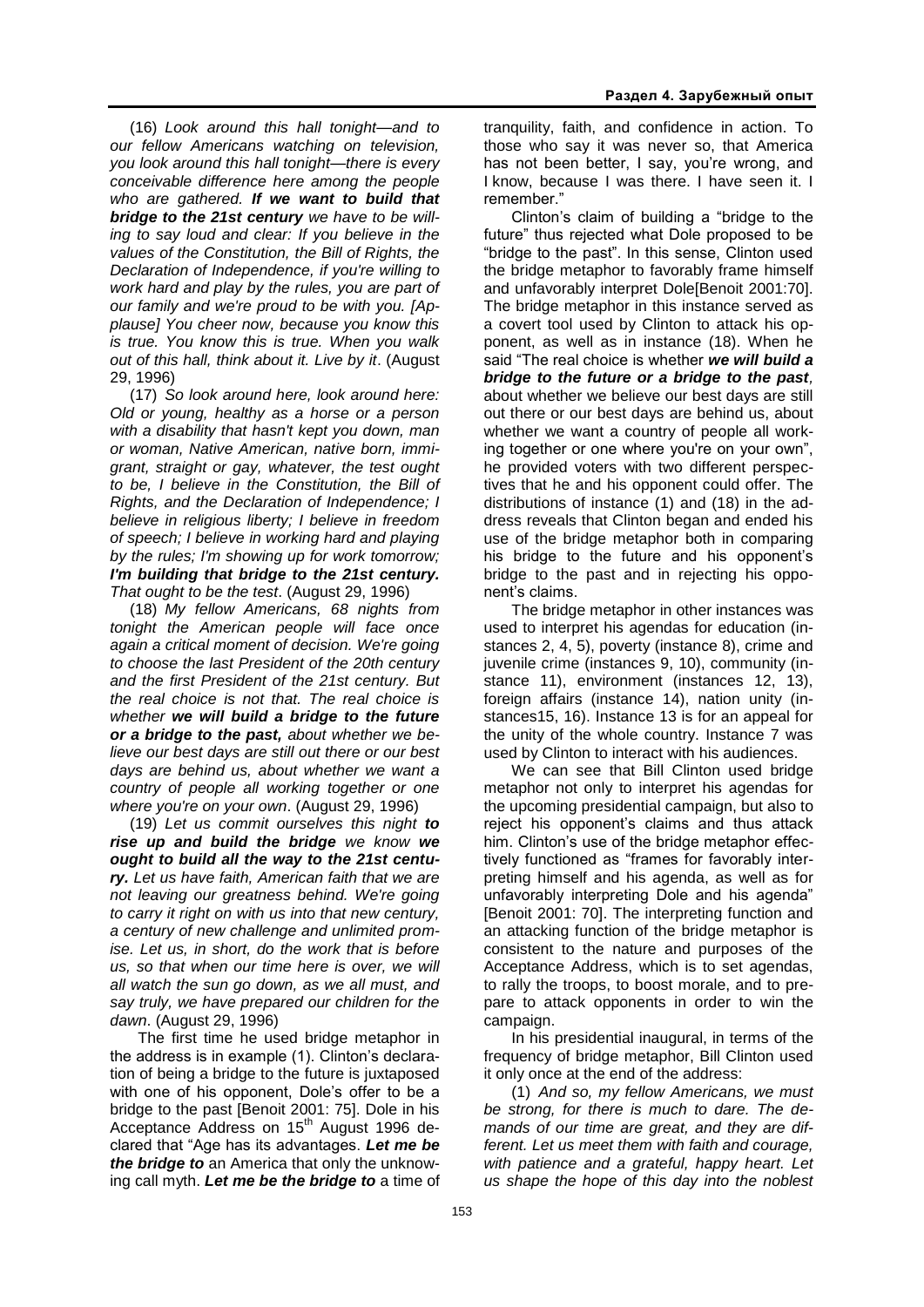*chapter in our history. Yes, let us build our bridge, a bridge wide enough and strong enough for every American to cross over to a blessed land of new promise*. (January 20, 1997)

What's more, this time he did not unfold bridge metaphor as he did in the Acceptance Address. The bridge metaphor did not function as an interpretative or an attacking tool. Instead, it was used to call on every American to unite for realizing the promising future. It can be seen that the same metaphor in the two different addresses was manifested differently and served different functions.

#### **Conclusion**

In this article we have explored the dynamic use of metaphor in political discourse from two perspectives: metaphor clustering in terms of how metaphors are related to each other within a discourse, and how the same metaphor are used in different contexts. The instance of metaphor clustering in Bill Clinton's Acceptance Address in 1996 reflects that several metaphors may crowd together to form a cognitive scenario that contributes to the elaboration of the topics and the structural coherence of the address. The analysis of the bridge metaphor in Bill Clinton's inaugural address and Acceptance Address shows that its specific forms and functions are varied depending on discourse context use, i.e., genre and register. This is to suggest that metaphor is used dynamically by speakers to fulfill different purposes in different contexts. The same metaphor may function differently within a discourse for different purposes. And the discussion of the Swiss cheese metaphor at the beginning of the article shows that the same source domain may be mapped into total different target domains due to the speaker's specific needs. The image of Swiss cheese with its unique characteristic — riddled with holes vividly exposes problems in economy and border security.

#### **REFERENCES**

1. Гаврилов Л. А., Зарипов Р. И., Романов А. С. Об экспрессивности «мертвых» метафор // Политическая лингвистика. 2017. № 4 (64). C.91—94.

2. Мухортов Д. С., Цзи Сяосяо. Metaphor clustering in American presidential inaugurals —from George H. W. Bush to Donald Trump // Вестн. Москов. ун-та. Сер. 9, Филология. 2018. № 3. (in press).

3. Чудинов А. П. Метафорическая мозаика в современной политической коммуникации : моногр. / Урал. гос. пед. ун-т. — Екатеринбург, 2003. 248 с.

4. Benoit W. L. Framing through temporal metaphor: The "bridges" of Bob Dole and Bill Clinton in their 1996 acceptance addresses // Communication Studies. 2001. Vol. 52. № 1. P. 70—84.

5. Cameron L. Metaphor and Reconciliation: The Discourse-Dynamics of Empathy in Post-Conflict Conversations. — London : Routledge, 2011.

6. Cameron L., Low G. D. Figurative variation in episodes of educational talk and text // European Journ. of English Studies. 2004. № 8 (3). P. 355—373.

7. Cameron L., Stelma J. Metaphor clusters in discourse // Journ. of Applied Linguistics. 2004. № 1 (2). P. 107—136.

8. Corts D., Meyers K. Conceptual clusters in figurative language production // Journ. of Psycholinguistic Research. 2002. № 31 (4). P. 391—408.

9. Corts D., Pollio H. Spontaneous production of figurative language and gesture in college lectures // Metaphor and Symbol. 1999. № 14 (1). P. 81—100.

10. Eggins S., Martin J. R. Genres and Registers of Discourse // Discourse as Structure and Process / T. van Dijk (ed.). — London : Sage, 1997. P. 230—257.

11. Halliday M. A. K. Spoken and Written Language / Geelong, Vic. : Deakin Univ. Pr., 1985. (Republ. by Oxford Univ. Pr., 1989)

12. Holbrook T. M. Do campaigns matter? — Thousand Oaks, CA : Sage, 1996.

13. Koller V. Metaphor clusters in Business Media Discourse: A Social Cognition Approach : Dissertation. — Vienna Univ., 2003.

14. Martin J. R., Rose D. Genre Relations. Mapping Culture. — London : Equinox, 2008.

15. **Schön** D. A. Generative metaphor: A perspective on problem-setting in social policy // Metaphor and thought / Andrew Ortony (ed.). — Cambridge : Cambridge Univ. Pr., 1993. P. 164—201.

16. Semino E., Deignan A., Littlemore J. Metaphor, genre and recontextualisation // Metaphor and Symbol. 2013. № 28. P. 41—59.

17. Clinton W. J. Inaugural address. Jan. 20, 1997 [Electronic resource] // The American Presidency Project. URL: http://www. presidency.ucsb.edu.

18. Clinton W. J. Address Accepting the Presidential Nomination at the Democratic National Convention in Chicago. Aug. 29, 1996 [Electronic resource] // The American Presidency Project. URL: http://www.presidency.ucsb.edu.

#### **Ji Xiaoxiao**

Moscow, Russia

#### THE DYNAMIC USE OF METAPHOR IN POLITICAL DISCOURSE

**ABSTRACT.** *The paper explores the dynamic use of metaphor in political discourse from two perspectives: how metaphors are related to each other within a discourse — the phenomenon of metaphor clustering, and how the same metaphors are used across different types of discourse. Research into metaphor clustering in Bill Clinton's Acceptance Address in 1996 shows that metaphor clustering, as a prominent feature in political discourse, it contributes to the cognitive and discursive coherence of the address and the elaboration of major topics. The analysis of bridge metaphor in Bill Clinton's Acceptance Address in 1996 and Inaugural Address in 1997 reveals that the collocates and functions of the same metaphor are varied in different types of political discourse. These findings suggest that metaphor is not a static cognitive and linguistic feature, but a dynamic tool that can be used by speakers to fulfill different purposes in different contexts.*

**KEYWORDS:** *metaphor clustering; discourse coherence; contexts; metaphors; Swiss cheese; political metaphorology; political discourse.*

**ABOUT THE AUTHOR:** *Ji Xiaoxiao, Post-graduate Student, Department of English Linguistics, Faculty of Philology, Lomonosov Moscow State University, Moscow, Russia.*